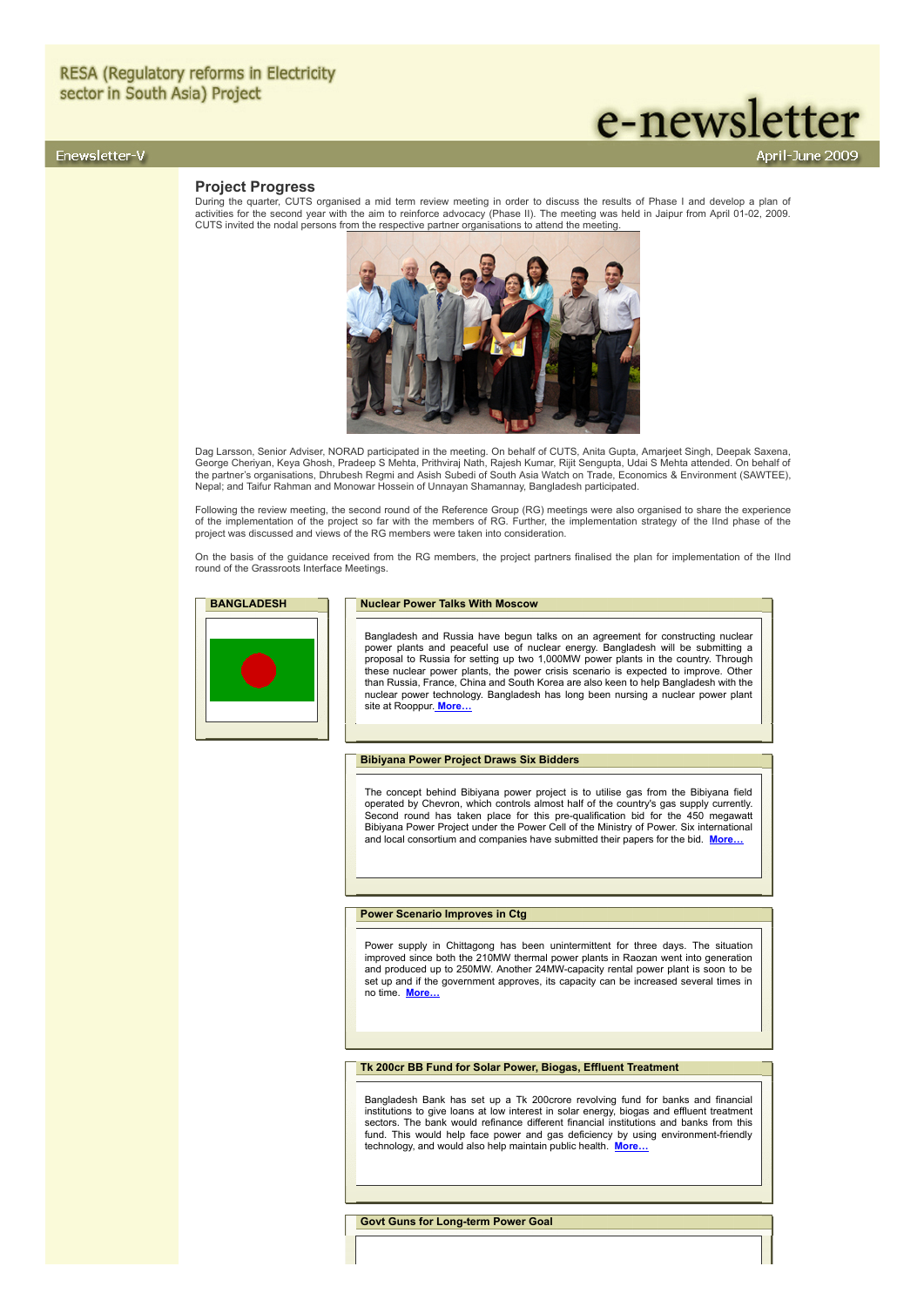The country's gas reserve is depleting, therefore there is a need to find new gas fields or face diminishing gas supply from 2011. In order to improve the power situation, the government is adopting measures such as, environment friendly energy technology; greater use of renewable energy like solar power; tapping coal in an environment friendly way; conservation of energy; and greater emphasis on partnership between private and public sectors. Efforts are on for importing power from neighbouring countries to fight the shortage. **[More…](file:///D:/KSH/Websites/RESA/RESA-Enewsletter-V.htm#BAN5)**



**NEPAL Power Outage Takes Toll on Industries** 

Industries in Nepal are facing problems due to power outage. The National Electricity Authority (NEA) failed to provide 24-hour electricity for several days. Its direct impact is evident on the industries, since the raw materials are going waste due to lack of production. If power supply from generators is used to run the industry then the costs soar, again causing difficulty in terms of production, raising of prices of products and ultimately the lack of demand of such products. **[More…](file:///D:/KSH/Websites/RESA/RESA-Enewsletter-V.htm#NEP1)**

## **Power producers demand price revision**

A suggestion has been made to the government for revision of purchase power agreement (PPA) rate. The Independent Power Producers' Association Nepal (IPPAN) and Nepal Small Hydropower Developers' Association Nepal (SHDAN) have put forth this suggestion. These revisions should be done as per the change in the climate which has impacted the cycle of seasons. The hydropower producers have also demanded that the government scrap the provision of penalising the producers who fail to generate the said volume of electricity in a year as mentioned in the power purchase agreement. **[More…](file:///D:/KSH/Websites/RESA/RESA-Enewsletter-V.htm#NEP2)**

## **Local Demands Imperil Power Projects**

In order to improve the power scenario in the country, several hydropower projects are underway. But these projects are already behind schedule due to lack of adequate funds. There are dozens of companies which have acquired licences for power projects but do not have sound finances. Moreover, local expectations and the political instability have also impeded the development of these hydropower plants. **[More…](file:///D:/KSH/Websites/RESA/RESA-Enewsletter-V.htm#NEP3)**

#### **Licence issuance shoddy**

Government has issued licenses to developers without conducting any technoeconomic study of the project. Techno-economic study helps the government evaluate and identify potential developers for a particular project and can weed out developers who apply for survey license with only their vested interest and capacity in mind. Issuing licenses after this study will bring potential bidders needed for successful implementation of big hydropower projects in the country. **[More…](file:///D:/KSH/Websites/RESA/RESA-Enewsletter-V.htm#NEP4)**



## **1-crore units power shortage in Rajasthan**

A major power shortage has resulted in the state due to increased consumption and reduction in supply of power due to closure of some units of the central powerhouses. The demand for electricity touched this season's highest level of 10.34 crore units, while the present availability is slightly more than 9 crore units a day. **More** 

### **Private Firm to Design Power Units in Rajasthan**

The Government in the State has approved the establishment of three super critical thermal power stations at Chhabra, Suratgarh and Banswara. Tata Consulting Engineers have been hired as the consultant for designing and engineering of the four units to be established at these new power stations. Tata Consulting would monitor the project progress till the units start producing electricity. **[More…](file:///D:/KSH/Websites/RESA/RESA-Enewsletter-V.htm#IND-R2)**

**Rajasthan to produce 830 MW of power in 100 days**

Rajasthan will contribute 830 MW to the overall production of power in the country under a 100-day project of generating a total of 5,700MW power. This power will be generated from four new units that are soon going to be operational. Rajasthan will start getting an additional 1.75 crore units of electricity a day after the full-capacity production by all these four power project units. **[More…](file:///D:/KSH/Websites/RESA/RESA-Enewsletter-V.htm#IND-R3)**